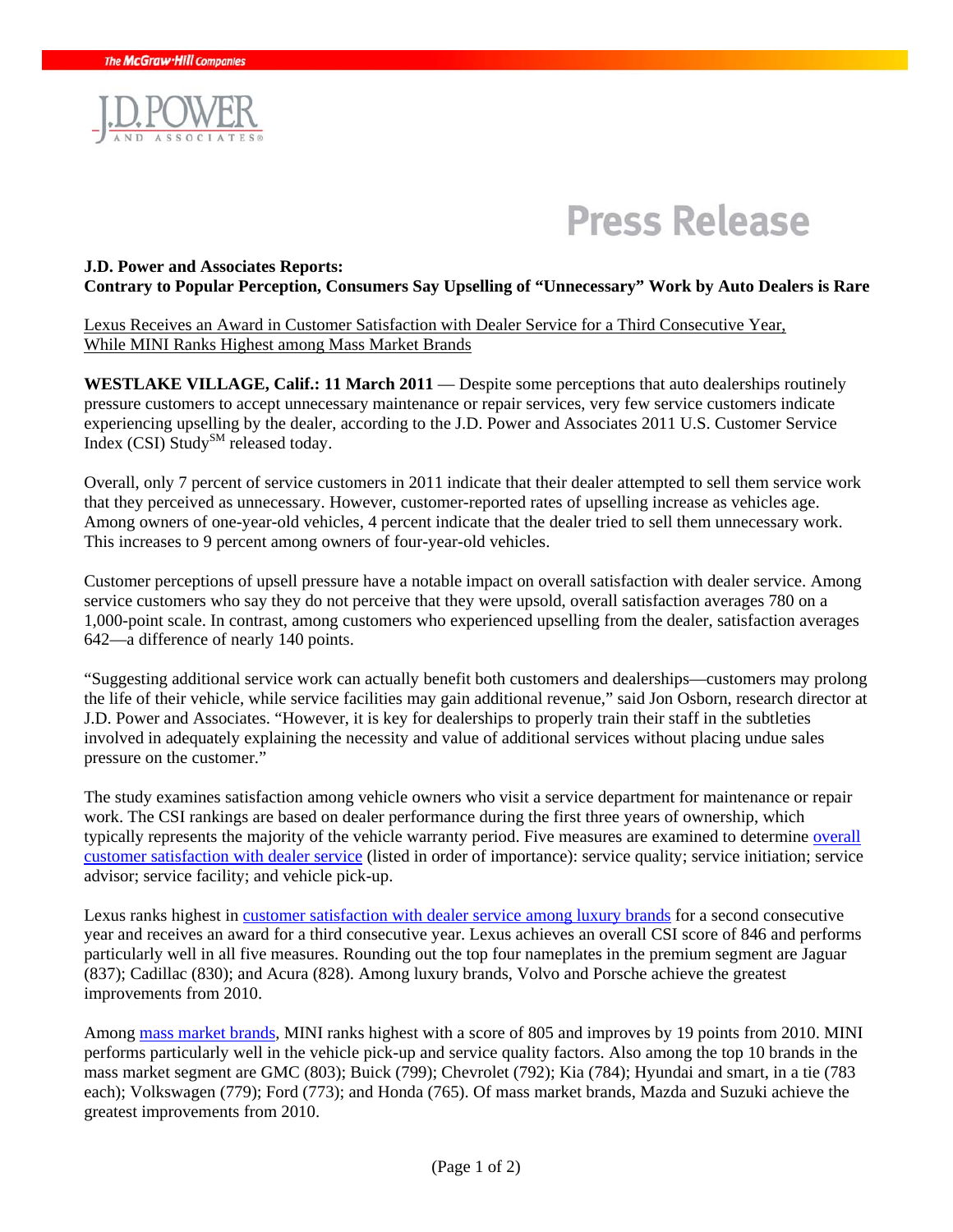The study also finds that, during the past five years, dealer service facilities have gradually increased their share of service visits and spending, particularly among customers whose vehicles are under warranty. Between 2007 and 2011, the share of service visits at dealer facilities has increased from 67 percent to 74 percent. During the same time frame, overall share of spending for dealer service visits increased from 70 percent to 73 percent.

"By becoming more competitive in terms of cost and convenience, dealer service facilities are making some progress in capturing share from non-dealer service facilities," said Osborn. "Due to low sales levels during the past three years, service volumes for new in-warranty vehicles are expected to steadily decline through 2013. As a result, maintaining service customer share and loyalty will be vital to dealers in the coming years."

The 2011 U.S. CSI Study is based on responses from more than 97,300 owners and lessees of 2006 to 2010 model-year vehicles. The study was fielded between October and December 2010. J.D. Power and Associates measures dealer service in various countries around the world, including Australia, Canada, China, France, Germany, India, Indonesia, Japan, Malaysia, Mexico, New Zealand, the Philippines, South Africa, Taiwan, Thailand and the UK.

### **About J.D. Power and Associates**

Headquartered in Westlake Village, Calif., J.D. Power and Associates is a global marketing information services company providing forecasting, performance improvement, social media and customer satisfaction insights and solutions. The company's quality and satisfaction measurements are based on responses from millions of consumers annually. For more information on car reviews and ratings, car insurance, health insurance, cell phone ratings, and more, please visit JDPower.com. J.D. Power and Associates is a business unit of The McGraw-Hill Companies.

### **About The McGraw-Hill Companies**

Founded in 1888, The McGraw-Hill Companies is a leading global financial information and education company that helps professionals and students succeed in the Knowledge Economy. Leading brands include Standard & Poor's, McGraw-Hill Education, Platts energy information services and J.D. Power and Associates. The Corporation has approximately 21,000 employees with more than 280 offices in 40 countries. Sales in 2010 were \$6.2 billion. Additional information is available at http://www.mcgraw-hill.com.

### **J.D. Power and Associates Media Relations Contacts:**

Syvetril Perryman; Westlake Village, Calif.; (805) 418-8103; media.relations@jdpa.com

Angela Bianchi; Troy, Mich.; (248) 312-4729; media.relations@jdpa.com

No advertising or other promotional use can be made of the information in this release without the express prior written consent of J.D. Power and Associates. www.jdpower.com/corporate

> # # # (Page 2 of 2) NOTE: Two charts follow.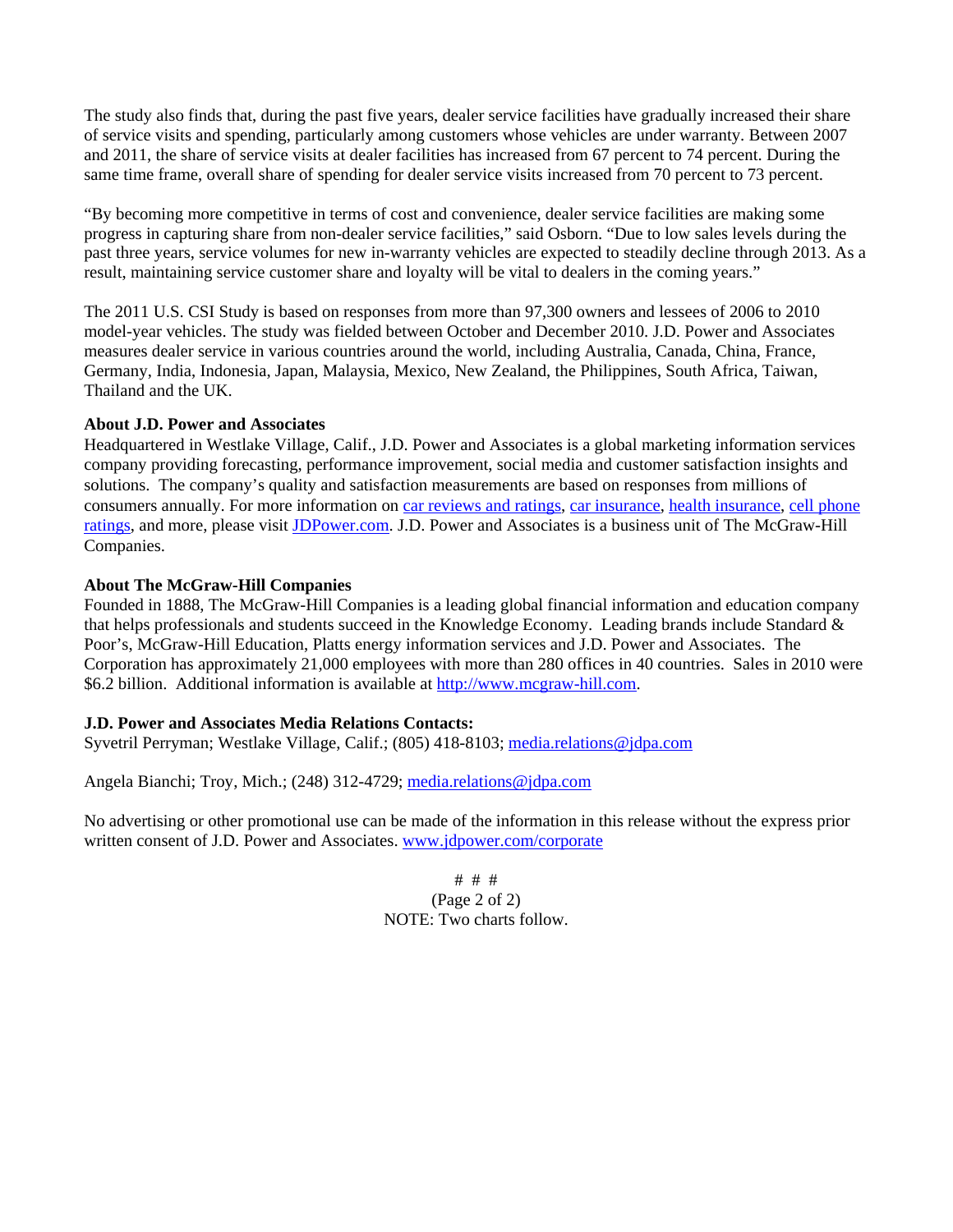# **J.D. Power and Associates**  2011 U.S. Customer Service Index (CSI) Study<sup>sM</sup>

### *Customer Service Index Ranking*

## *Luxury Brands*

*(Based on a 1,000-point scale)*

**JDPower.com Power Circle RatingsTM** for consumers:



*NOTE: In order to be included in the 2011 rankings, brands must be represented in the study for each model year between 2008 and 2010. SAAB models did not have representation in the 2010 model year; therefore, SAAB is not included in the luxury brand rankings.* 

Power Circle Ratings Legend 00000 Among the best **OOOOO** Better than most OOOOO About average OOOOO Ihe rest

*Source: J.D. Power and Associates 2011 U.S. Customer Service Index (CSI) StudySM*

*Charts and graphs extracted from this press release must be accompanied by a statement identifying J.D. Power and Associates as the publisher and the J.D. Power and Associates 2011 U.S. Customer Service Index (CSI) StudySM as the source. Rankings are based on numerical scores, and not necessarily on statistical significance. JDPower.com Power Circle Ratings™ are derived from consumer*  ratings in J.D. Power studies. For more information on Power Circle Ratings, visit jdpower.com/faqs. No advertising or other promotional *use can be made of the information in this release or J.D. Power and Associates survey results without the express prior written consent of J.D. Power and Associates.*